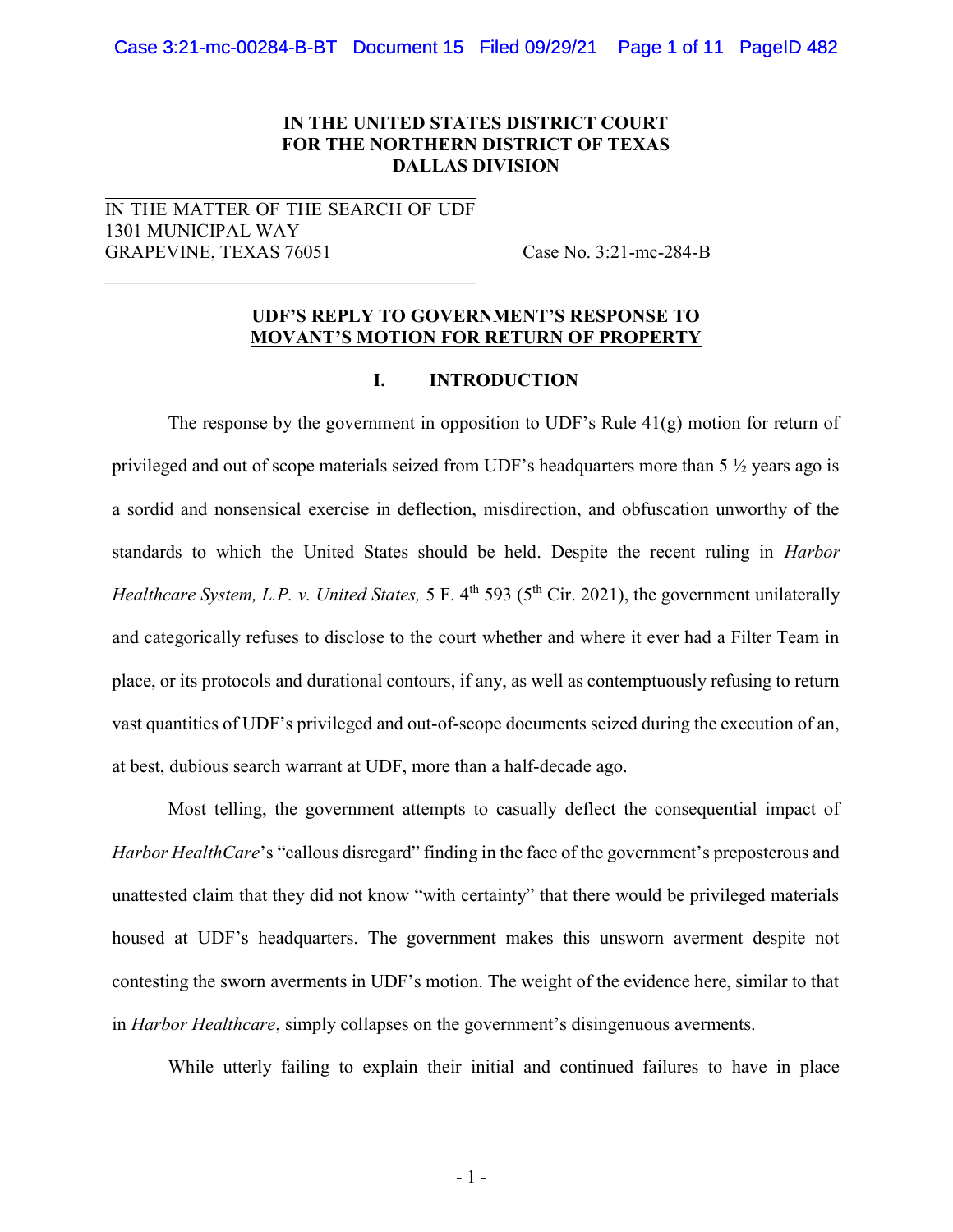#### Case 3:21-mc-00284-B-BT Document 15 Filed 09/29/21 Page 2 of 11 PageID 483

appropriate and mandatory protocols to protect UDF's known and extant privileged material while sorting through the seized evidence during their investigation (now in its seventh year), the government, astonishingly, tries to shift *its* burden to protect the attorney-client privilege onto UDF. And now, for the first time, the government indicated that it believed that UDF and its target executives have somehow, at some as yet unspecified moment in time, "waived" its right to the privacy of privileged materials. These disingenuous attempts to simply shift its burden and allege waiver deserves no countenance.

The government conspicuously avoids addressing the following abdications of their sacred legal obligations: (1) not subpoenaing UDF for the materials sought as required by the Justice Manual ("JM"); (2) not complying with JM procedures for handling of privileged material both during and after the execution a search warrant; (3) not advising the judge of the likely encounter with privileged material as required by the JM; (4) improperly handling the seized privileged information; (5) failing to have an intact Filter Team in place at all times during the filter review process; (6) failing to advise UDF or the court of the purported parameters of their review process prior to actual review and promotion of the material; (7) refusing to permit UDF an opportunity to contest the protocols prior to promotion of materials to the Prosecution Team; (8) failing to permit a judge to approve any proposed privilege review protocol; (9) refusing to identify materials promoted to the Prosecution Team; (10) seizing "attorney-client privileged" materials; (11) refusing to designate privileged materials as such in their inventories; (12) refusing to return the seized out-of-scope documents; and (13) failing to protect UDF's privileged materials once seized. The law of this Circuit and equity mandate return  $of$  all UDF's seized materials.

### II. RELEVANT PROCEDURAL HISTORY

While the government's response to UDF's Rule  $41(g)$  motion regales the Court with a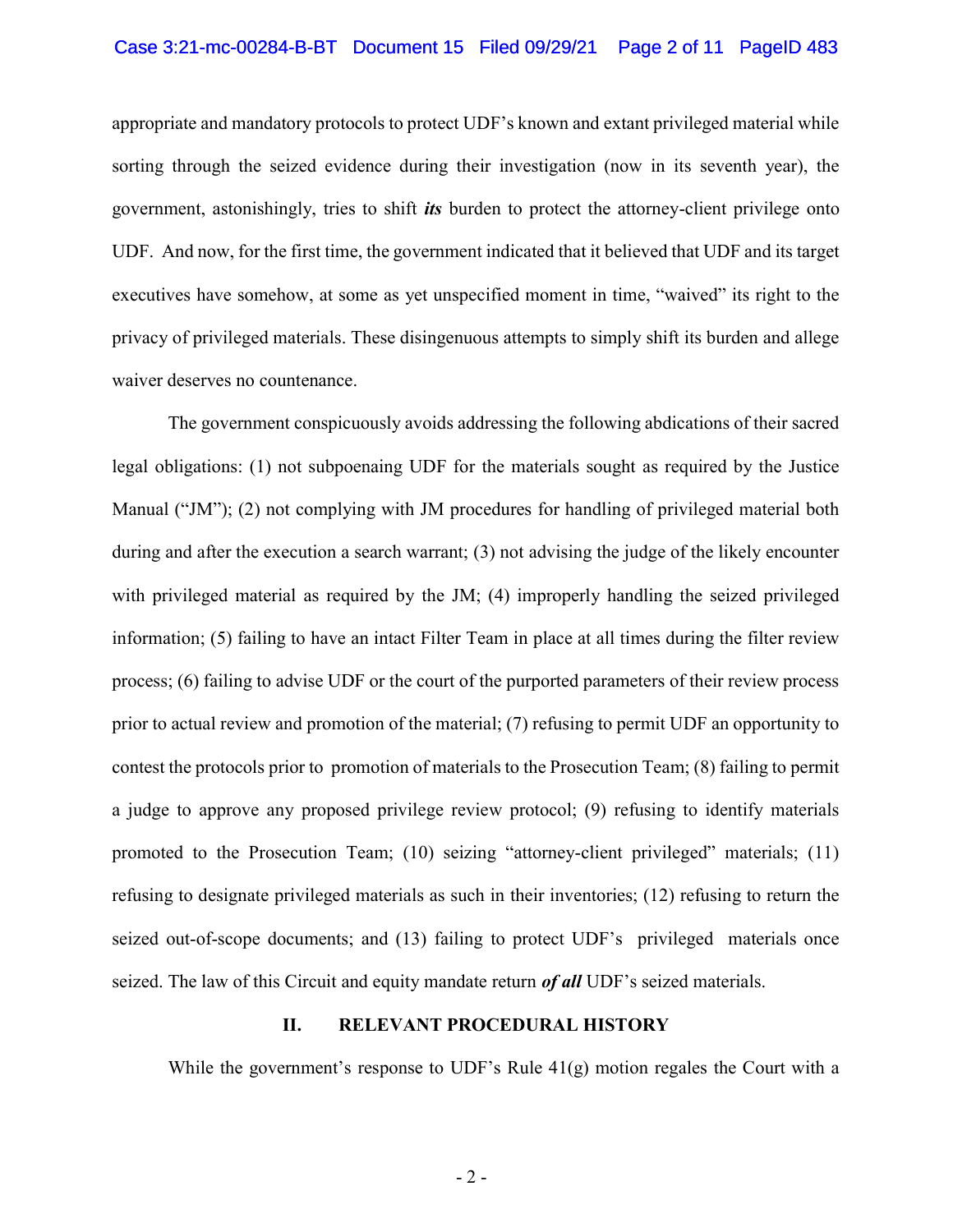### Case 3:21-mc-00284-B-BT Document 15 Filed 09/29/21 Page 3 of 11 PageID 484

mishmash of unverified allegations and events designed to falsely portray the appearance of an orderly process of evidence collection, review and sharing, during and after the search, as well as an agreed upon privilege review process and timelines, quite the contrary is actually true.<sup>1</sup> First, knowing that UDF was in the throes of a years-long parallel investigation by the SEC, more than 100 agents, including the Prosecution Team's Lead Agent, Christine Edson, descended upon UDF and rummaged from room-to-room and seized virtually every physical and electronic document- effectively removing UDF's entire business and walked out the door with it. The unwarranted search<sup>2</sup> resulted in the seizure of three categories of electronic data containing volumes of privileged material, including: (1) all of UDF's electronic records stored on UDF's main servers; (2) electronic records stored on personal electronic devices (11 Apple iPhones, 20 external hard drives/thumb drives and 25 laptops/desktops) seized from UDF employees; and (3) physical hard copy materials (over 750 boxes)—in all, more than 40 terabytes of data.<sup>3</sup>

With respect to the 40+ terabytes of electronic information and data stored on UDF's seized main servers and hard drives, the government duplicated that material, consisting of UDF's entire electronic business platform.<sup>4</sup> Within a week of the search, on February 25, 2016, counsel for UDF provided to the Prosecution Team—not a designated Filter Team-- a list of lawyers and law

<sup>&</sup>lt;sup>1</sup> It would seem an evidentiary hearing might be appropriate here should the court want to consider any of the government's unsworn assertions of fact.<br><sup>2</sup> The government remarks that UDF "complains *ad nauseum* that this search was 'illegal' and 'unconstitutional'" but

that "no court has found any defect in the warrant or warrant application." Other than UDF's extant Rule 41(g) motion and the Bivens action that was filed in the Eastern District of Texas, we are unaware of any vehicle to challenge or pre-charge, the legality and constitutionality of the government's actions with respect to the government's unlawful conduct in procuring and effectuating the search. Curiously, the government has never factually rebutted UDF's allegations in this regard. Of particular note here, the government has assiduously avoided "investigating" or factually contesting the evidence that a member of the Prosecution Team unlawfully "tipped off" hedge-fund short-seller Kyle Bass as to the date and time of the execution of the search warrant at UDF. See Pelletier Decl, Ex's 5-17. We continue to await a sworn response.

 $3$  See Ty Fowle Declaration. To envision the vast quantity of electronic information seized during the illegal and unconstitutional search by the Prosecution Team, the entire printed collection of the U.S. Library of Congress would consume only10 terabytes of data. The government improperly seized more than four times that amount of electronic data in the UDF search.

<sup>&</sup>lt;sup>4</sup> It is worth noting that despite the seizure of more than 40 terabytes of electronic data, the government, after more than 5 ½ years, has not fulfilled its constitutional obligation to return to UDF the seized out-of-scope material.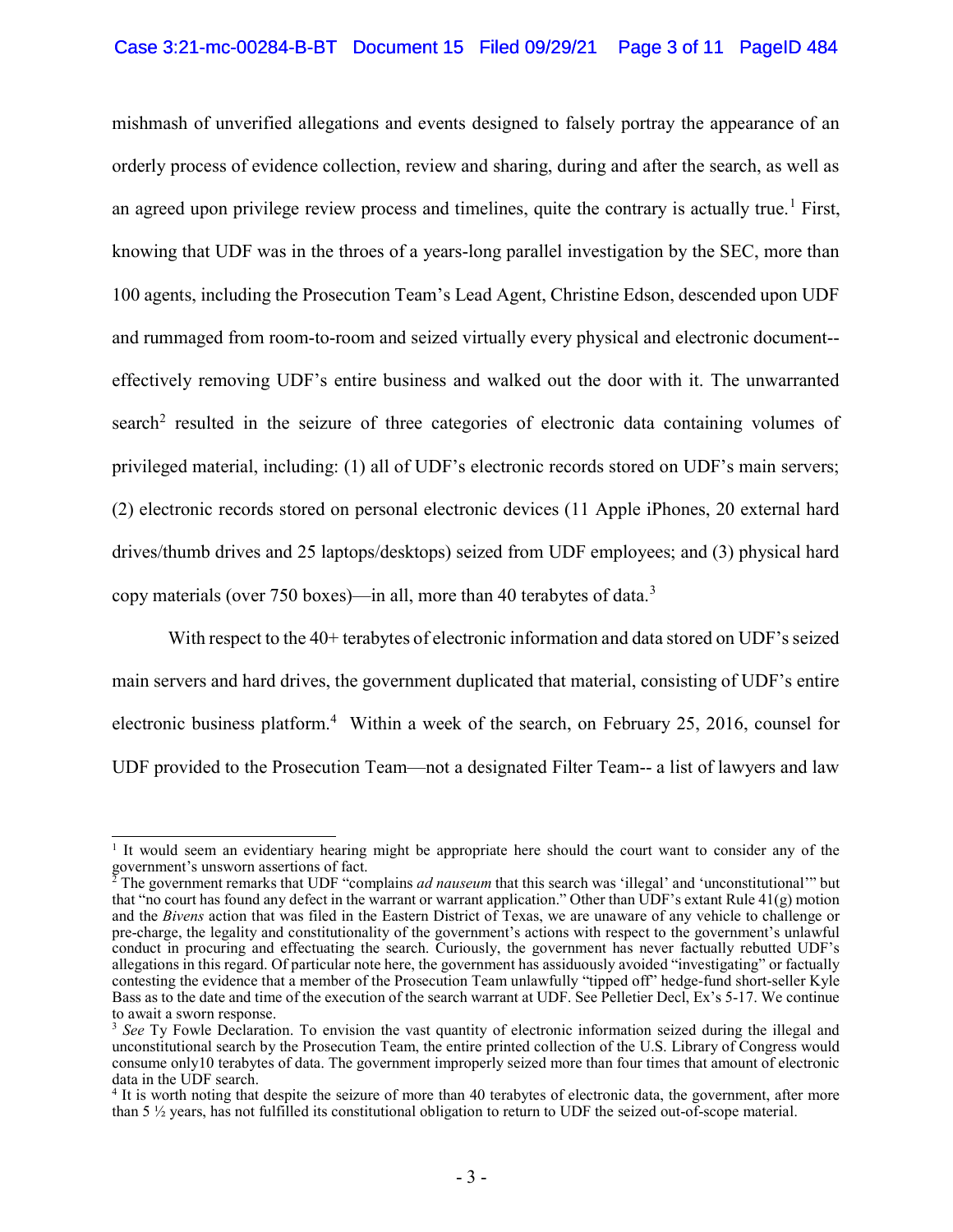#### Case 3:21-mc-00284-B-BT Document 15 Filed 09/29/21 Page 4 of 11 PageID 485

firms to be used as preliminary search terms for Filter Team privilege review purposes. On February 26, 2016, Prosecution Team Lead Case Agent Edson, not a Filter Team Agent, delivered most of the duplicated electronic data to UDF.<sup>5</sup>

Over the next three years UDF was forced to routinely visit the FBI offices to examine the contents of the seized boxes to retrieve information necessary to the operation of UDF's business and their financial reporting obligations. See Howell Declaration at ¶¶ 3-9. Reluctantly, in January 2019, UDF filed a sealed motion<sup>6</sup> pursuant to Rule  $41(g)$  demanding return of copies of these seized physical documents.<sup>7</sup> Finally, in January 2019, the Prosecution Team relented and turned over some of the original loan files to UDF, an uncharged company, $\delta$  and *began* to scan copies of the physical documents seized in the search. Id. at ¶¶ 15-16.

The government's response also avers, absent oath, that in May 2018 "UDF's counsel contacted the government seeking permission to review the evidence seized from Ms. Youngblood's office so that UDF could identify specific items to which UDF was *not* asserting privilege." To the contrary, soon to be former AUSA Nick Bunch, the lead prosecutor on the Prosecution Team, specifically reached out to counsel for UDF and requested that UDF review 12 boxes of documents, sequestered by the government utilizing an unknown selection process, for privileged material including some documents allegedly seized from in and around attorney Youngblood's office. Id. ¶9. Because the seized physical documents had not yet been either Bates-

 5 On March 1, 2016, Prosecution Team Lead Agent Edson, not a filter team agent, returned the remaining four (4) imaged iPhones to UDF.

<sup>&</sup>lt;sup>6</sup> UDF was required to file a sealed motion because the government has corruptly refused to unseal both the search warrant affidavit and any motion to seal the search warrant. This practice of sealing white collar search warrant affidavits indefinitely has been harshly criticized. See Horan, Breaking the Seal on White Collar Criminal Search Warrant Materials, 28 Pepp.. L. Rev. 317 (2001).

<sup>&</sup>lt;sup>7</sup> The government attempts to manufacture some sort of "relevance" with respect to the government's preliminary Rule  $41(g)$ motion filed under seal in January of 2019. That motion did not seek return of privileged documents and has no relevance here. <sup>8</sup> While the government agrees that UDF is not a target of their investigation, asserting the attorney-client privilege rights of the target executives remains pertinent here. See United States v. Neil, 952 F. Supp. 834, 839 (D.D.C. 1997)("It matters little whether the intrusion occurred prior to the initiation of formal adversary proceedings . . . because the right to a fair trial could be crippled by government interference with the attorney-client privilege long before the commencement of a criminal proceeding.")(citation omitted).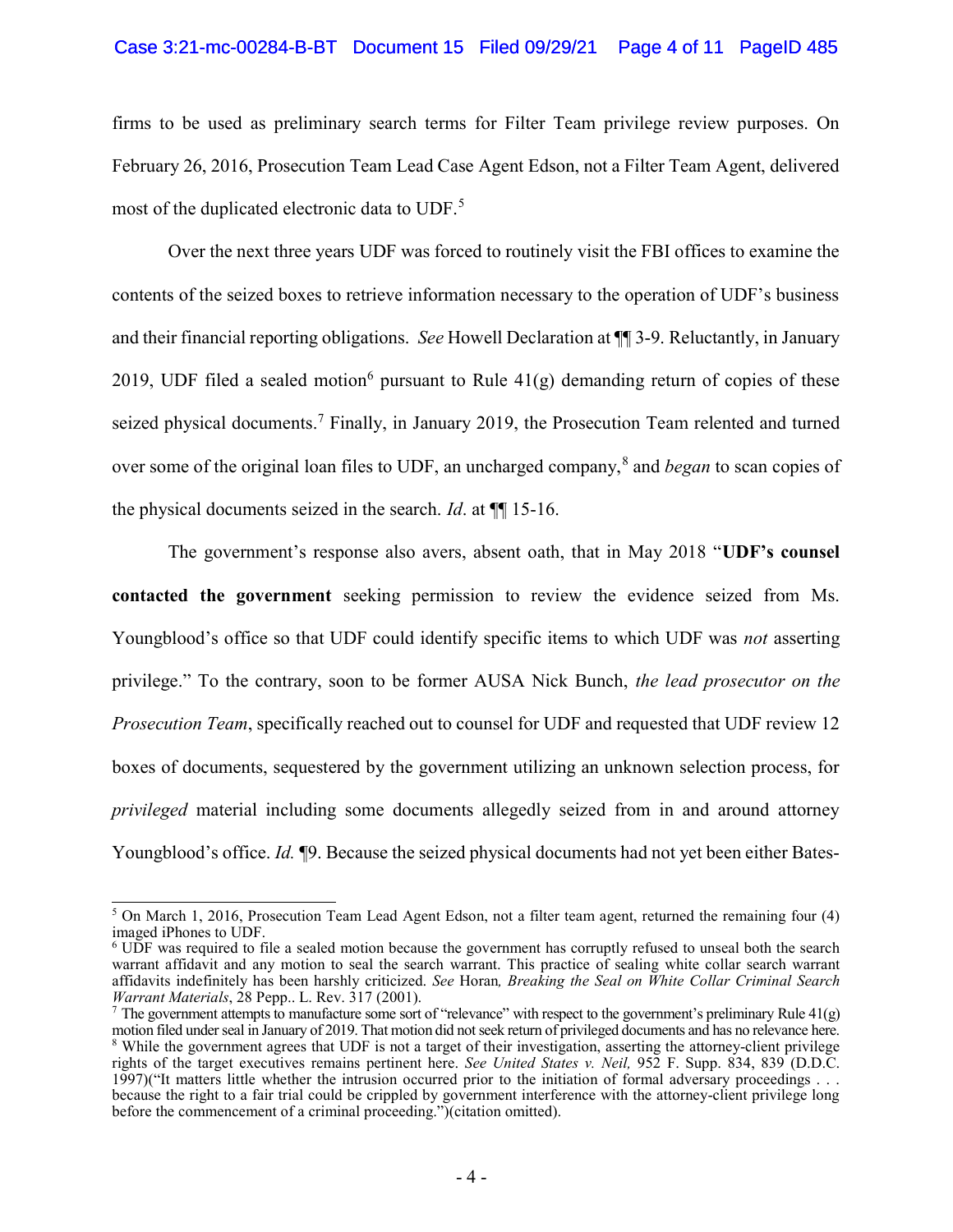### Case 3:21-mc-00284-B-BT Document 15 Filed 09/29/21 Page 5 of 11 PageID 486

stamped, inventoried or copied, counsel for UDF was required to attempt to conduct its preliminary review at the FBI offices. Id. at  $\P$  10-11. This lack of documentation and itemization made it difficult, if not impossible, to determine the seizure locations of the documents or to effectively process or document the preliminary privilege work. *Id.* at  $\P$ 13.<sup>9</sup> After multiple frustrating days of determined effort, <sup>10</sup> UDF counsel preliminarily reviewed 12 boxes of documents and removed and segregated from those boxes approximately 2 boxes that contained readily ascertainable privileged material, *i.e.*, much of which was clearly marked "attorney-client privilege."<sup>11</sup> *Id.* at  $\P$  10-11.

Because of the government's failure to categorize, mark or designate the individual pages of the seized physical documents, it was virtually impossible for UDF counsel to itemize with any reasonable degree of specificity the privileged nature of the non-segregated materials. Id. at ¶13. Through early 2019, the government had not (1) updated UDF counsel as to the status of the government's filter review process or protocols with respect to any of the seized information; (2) returned any out-of-scope material; (3) returned the 2 segregated boxes of privileged material segregated in June 2018; (4) returned the seized files that were plainly marked "attorney-client privileged"; or (5) sought approval of an appropriate privilege review process by the court. Id. It wasn't until July 2021 that the third Filter Team AUSA, while steadfast in his refusal to discuss its proposed privilege review and evidence promotion protocols, demanded that, after 5  $\frac{1}{2}$  years, UDF bear the cost, burden and time of reviewing approximately 60,000 emails authored by Melissa Youngblood which would be provided to UDF.<sup>12</sup> At no time until the filing of their reply brief has the government asserted

<sup>&</sup>lt;sup>9</sup> It was not until January of 2019 that the Prosecution Team produced a rough diagram where the FBI had depicted the general vicinities from which the documents were alleged to have been seized and an inadequate, but more specific and fulsome, inventory of seized items. Id. at ¶16.

 $10$  One FBI agent assigned to monitor UDF counsel during this preliminary privilege review, confided to UDF counsel that he had been taken aback by the overbroad nature of the search as it made it impossible for the agents to identify with any degree of particularity what was required to be seized — so "the agents took everything!" Howell Decl. [12]. 9 Despite finding within these boxes, documents and files plainly and clearly marked as containing "attorney-client privilege," it is at least perplexing that nothing in any FBI seizure inventory even remotely suggests that any seized materials were marked as "privileged," but instead are curiously marked as "miscellaneous."

<sup>&</sup>lt;sup>12</sup> The government, even in the wake of *Harbor Healthcare*, apparently has declined to seek court approval of any processes, protocols and personnel they would utilize to identify and select these particular emails.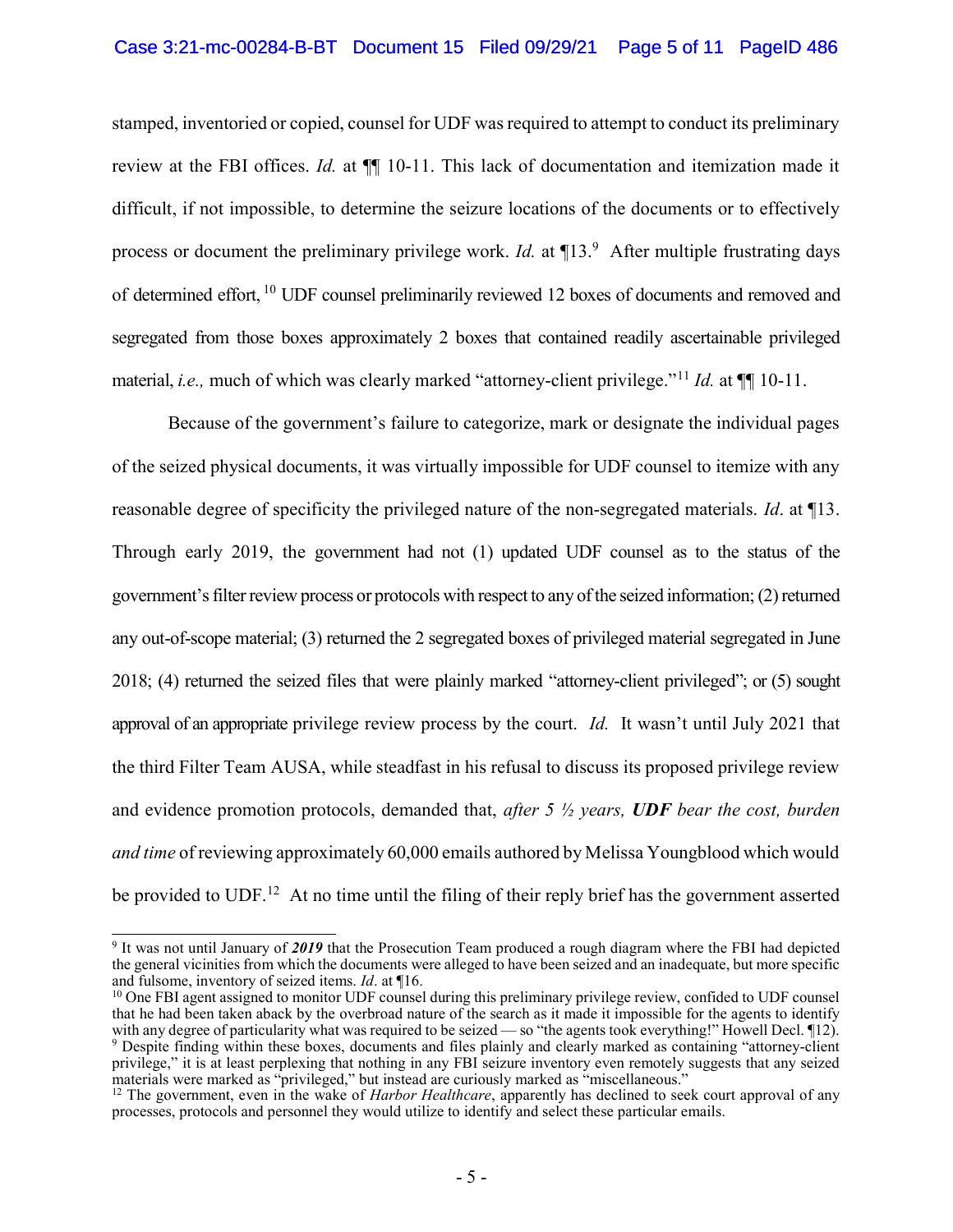# Case 3:21-mc-00284-B-BT Document 15 Filed 09/29/21 Page 6 of 11 PageID 487

that UDF, by rejecting the government's suggested process, had in fact waived its right to seek return of the privileged material.

# III. HARBOR HEALTHCARE MANDATES RETURN OF PRIVILEGED MATERIAL

# a. Callous Disregard<sup>13</sup>

In its reply at page 15 the government concedes, as it must, that *Harbor Healthcare* found that the movants' established satisfaction of the Rule  $41(g)$  *Ritchie* standards where:

> (a) the government did not seek express prior authorization from the issuing magistrate judge for the seizure of attorney-client privileged materials; (b) the government knew that there were privileged documents in the office of Harbor's compliance director; and (c) the government refused to return materials it agreed were privileged after the search.

In their reply, the government tellingly offers no evidence of "authorization from the issuing magistrate judge for the seizure of attorney-client privileged materials" prior to the search. Confounding, and despite admitting earlier in the reply that the "government knew that UDF's Chief Operating Officer Melissa Youngblood was an attorney, and in anticipation of searching her office, employed a heretofore secret team of filter agents to search her office and the surrounding area," (Government Reply at p. 2).<sup>14</sup> Yet, on page 15 the government later states the opposite "here the government did not know with certainty that UDF's offices contained privileged materials."<sup>15</sup> This averment is categorically false and lacks ethical rigor. Any rational prosecutor would know that UDF would naturally generate reams of attorney-client communications. Moreover, the government does not dispute that it knew that UDF, for approximately one year prior, was defending a parallel SEC/USAO investigation regarding accounting issues and that UDF had both hired outside counsel and an independent law firm.

 $\overline{a}$ <sup>13</sup> The government graciously concedes that UDF has no adequate remedy at law for the relief it seeks.

<sup>&</sup>lt;sup>14</sup> Again, the government has offered no sworn affirmation of these averments. Should the government persist in maintaining their materiality, an evidentiary hearing would be necessary.

<sup>&</sup>lt;sup>15</sup> The government continues, to this day (5 1/2 years after the search) to refuse to divulge or seek court approval for its secret protocols (if any) for sorting through Ms. Youngblood's seized electronic data. This is precisely the type of callousness criticized in Harbor Health.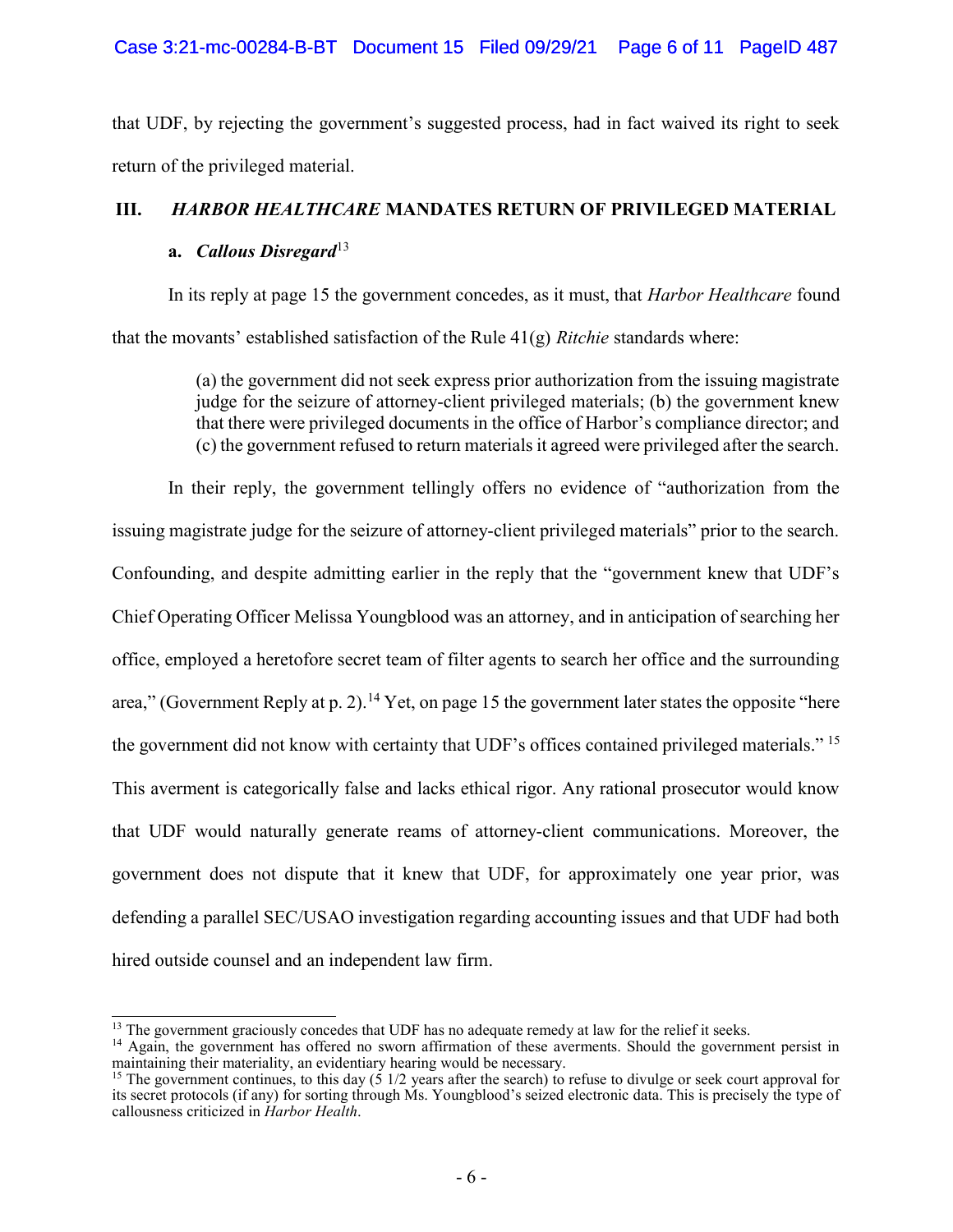#### Case 3:21-mc-00284-B-BT Document 15 Filed 09/29/21 Page 7 of 11 PageID 488

The government also does not counter the averments in UDF's motion that Lead Prosecution Team FBI Agent Edson directed the search of the UDF's attorney's office and directed the seizure of files specifically marked "attorney-client privilege" as well as files containing reams of patently privileged material. The government acknowledges that  $\bf{no}$  privileged materials have been returned to UDF and, they have failed and refused to seek court approval for a process or protocol to review the privileged information it seized and to pass evidence to the Prosecution Team.<sup>16</sup>

### b. Need for the Seized Material

Harbor Health makes clear that "need" for the material is defined, not by virtue of a business necessity, but in the need to protect the privileged nature of materials: "[An entity's] need [for return of its privileged materials] does not lie in accessing the government's copies. Rather, it lies in protecting the privacy of privileged materials. . . . The whole point of privilege is privacy," Harbor Healthcare at p. 20 (citation omitted). The Court further found as unacceptable that the government held Harbor's privileged material "for over four years." Id.

The government does not contest that it knowingly possesses UDF's privileged material. Indeed, they do not deny (1) that they have seized privileged material from in or around attorney Youngblood's office; and (2) that they have seized volumes of documents that are plainly marked as "attorney-client privileged." Here, the government is putting the proverbial cart before the horse in an attempt to blame-shift rather than address the consequences of their action. To be clear, unless and until there is a court sanctioned protocol for reviewing the seized evidence, as Harbor Healthcare recognizes, it is simply not UDF's burden to preemptively review the seized material.

 $\overline{a}$ <sup>16</sup> The best the government can offer here is that during a preliminary review of physical documents seized from the office space of UDF's attorney, "Mr. Howell flagged certain documents as privileged." The government does not, however, attest to adherence to any post-review court-sanctioned privilege review protocol, as required by *Harbor* Health, after UDF counsel preliminarily "flagged" certain documents as privilege protected. Nor does the government answer why it has refused to return these privileged documents after multiple requests to do so.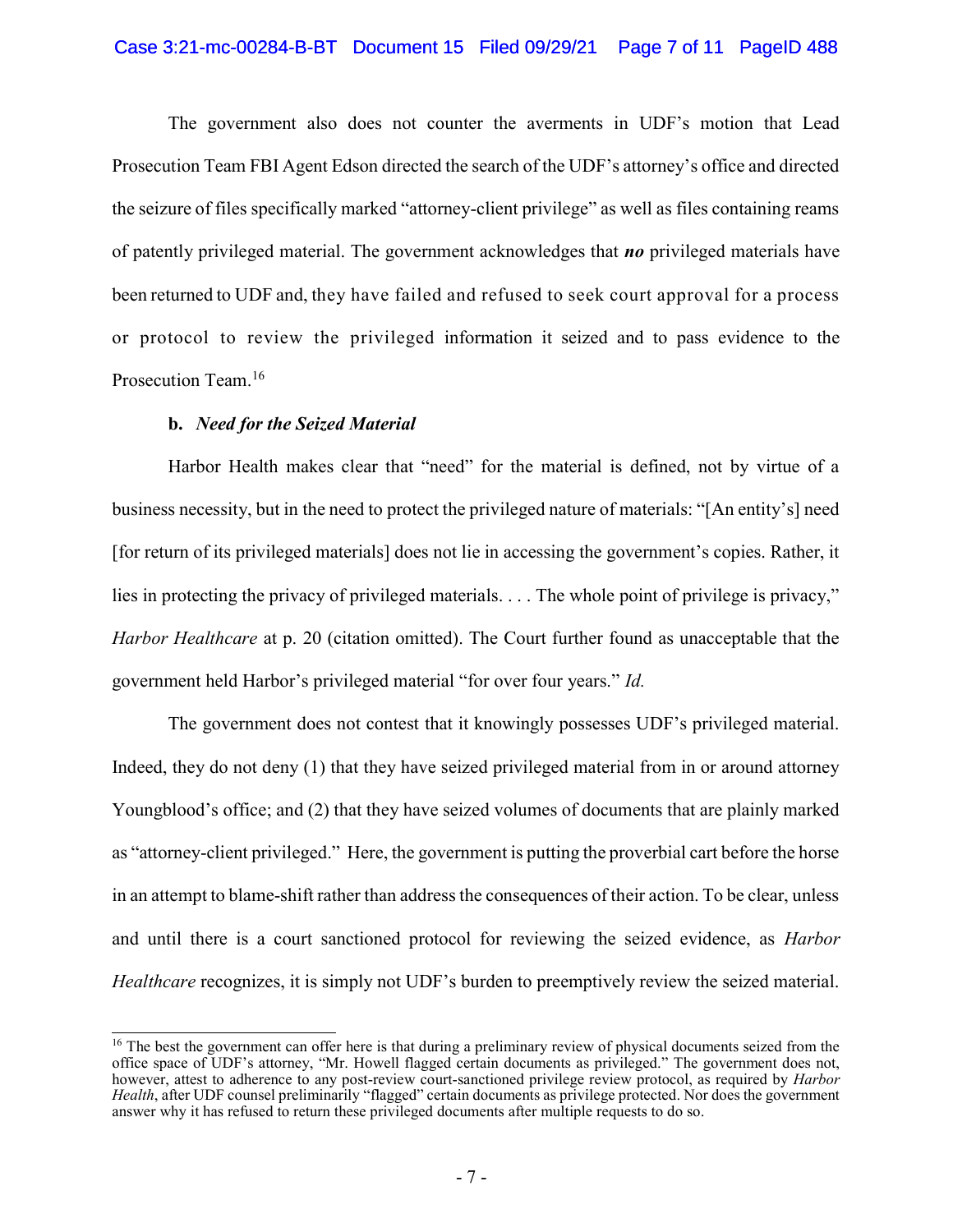### c. Irreparable Injury

As set forth in our motion, *Harbor Healthcare* plainly links the "irreparable injury" Ritchie factor to the government's unlawful possession of seized privileged material: "Harbor remains injured as long as the government retains it privileged documents. That injury can only be made whole by the government returning and destroying its copies of the privileged material." The government, while failing to acknowledge or deny its possession of massive quantities of privileged information, again blames the government for not scouring a pre-court approved protocol, the more than 40 terabytes of information seized by the government. Neither Harbor Healthcare nor Ritchie place that burden on the entity deprived of its' privileged material.

### IV. UDF HAS NOT WAIVED ITS RIGHT TO PRIVATE PRIVILEGED MATERIAL

The government's entire argument here seems to be premised on the novel proposition that 5  $\frac{1}{2}$  years after the execution of the bogus search warrant, UDF was somehow mandated, absent court intervention, to review the remaining hundreds of boxes of seized documents and the more than 40 terabytes of electronic data and prepare a privilege log which should be then delivered to the government. The government also appears to be taking the position that when UDF refused to review the 60,000 Youngblood emails under the terms dictated by the government (more than 5 years after the search and without sanctioned protocols), that they may then unilaterally (without notifying either UDF or the court) deem the attorney-client privilege waived.

Notwithstanding their refusal to divulge its unapproved privilege and promotion protocols, if any, the government improperly attempts to shift onto UDF its legal burdens with respect to the handling of private attorney-client privileged material the government seized during the execution of a troubled search warrant. Moreover, the government, rather than seek relief from the court with respect to UDF's July 2021 refusal to abide by the government's unlawful demands, now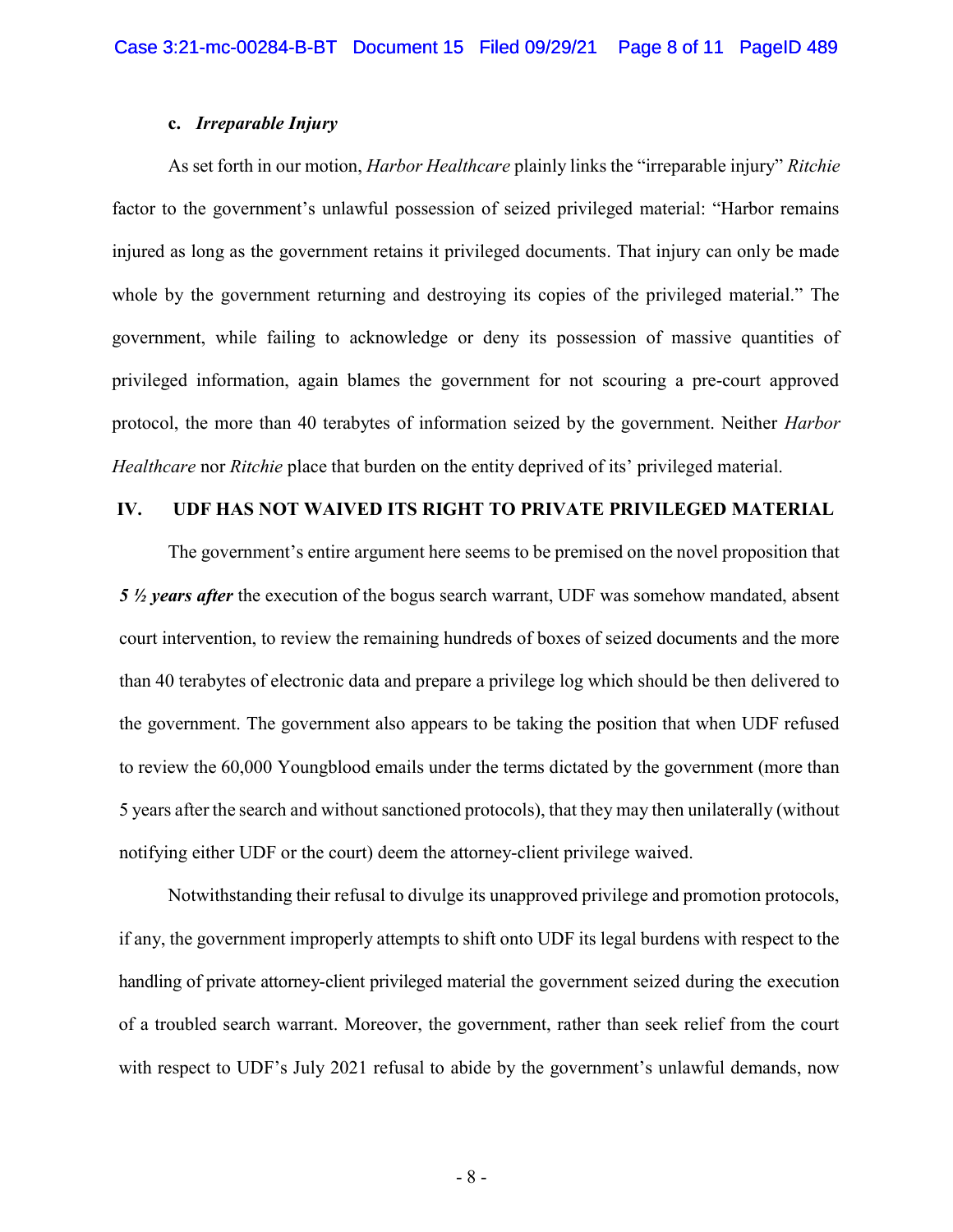### Case 3:21-mc-00284-B-BT Document 15 Filed 09/29/21 Page 9 of 11 PageID 490

maintains that UDF's refusal to acquiesce in these demands has somehow waived its privacy rights in the materials, in perpetuity, to **all** of UDF's seized privileged documents.<sup>17</sup>

# V. THE RESPONSIBILITY TO PROTECT THE PRIVILEGE OF SEIZED DOCUMENTS RESTS SOLELY WITH THE GOVERNMENT

Seeking to avoid the dictates of the recent *Harbor Healthcare* ruling, the government baldly avers that "UDF has waived *any privilege* by failing to assert it on a document-by-document basis despite having ample opportunity to do, and despite a specific (though unnecessary) invitation by the government to do so." The government knows better.<sup>18</sup>

In this case, as in *Harbor Healthcare*, the government seized privileged material via search warrants. In *Harbor Healthcare*, like here, the Court was concerned that the government had not notified the search warrant-authorizing magistrate judge of the government's likely encounter with a large quantity of privileged material. Also, subsequent to the search, Harbor, like UDF here, provided a list of law firms and lawyers for the government's use in preliminarily screening the seized documents for privilege. Unlike here, in *Harbor Healthcare* the government provided to Harbor a list of items that had been turned over to the Prosecution Team. Because that list contained numerous privileged items, Harbor requested that the government "return all seized documents to Harbor." The *Harbor Healthcare* court admonished the prosecutors as they "made

 $\overline{1}$  $17$  In Section I heading of its reply the government makes the odd statement "UDF's Counsel Initially Agreed, but the [sic] Refused to Assert Privilege Over Specific Documents." Nowhere in Section I, however, does the government cite to any such agreement or subsequent refusal with respect to the improperly seized materials.

 $18$  When the government seizes potentially privileged material, through the execution of a search warrant, the burden of protecting the sanctity of privileged material must vest solely with the government. See In re: Search Warrant Issued on June 13,2019, 942 F. 3d 159, 183 (4<sup>th</sup> Cir. 2019), as amended (Oct. 31, 2019)("We simply observe that prosecutors have a responsibility to not only see that justice is done, but to also ensure that justice appears to be done. Federal agents and prosecutors rummaging through law firm materials that are protected by the attorney-client privilege and the work-product doctrine, is at odds with the appearance of justice."); United States v. Pedersen, No. 3:12-CR-00431-HA, 2014 WL 3871197, at \*29 (D. Or. Aug. 6, 2014)("The paramount purpose of a taint team is to prevent the disclosure of privileged information to the government and to protect the attorney client privilege."); United States v. Sullivan, No. CR-17-00104-JMS-KJM, 2020 WL 1815220, at \*8 (D. Haw. Apr. 9. 2020)(As the United States was certainly aware, the responsibility to protect these privileges is particularly important when using a taint team in a criminal proceeding."). The rulings in the cases cited by the government as "support" for foisting the burden on the government to protect the attorney client privilege after seizure through a search warrant are inapposite and none of them so hold.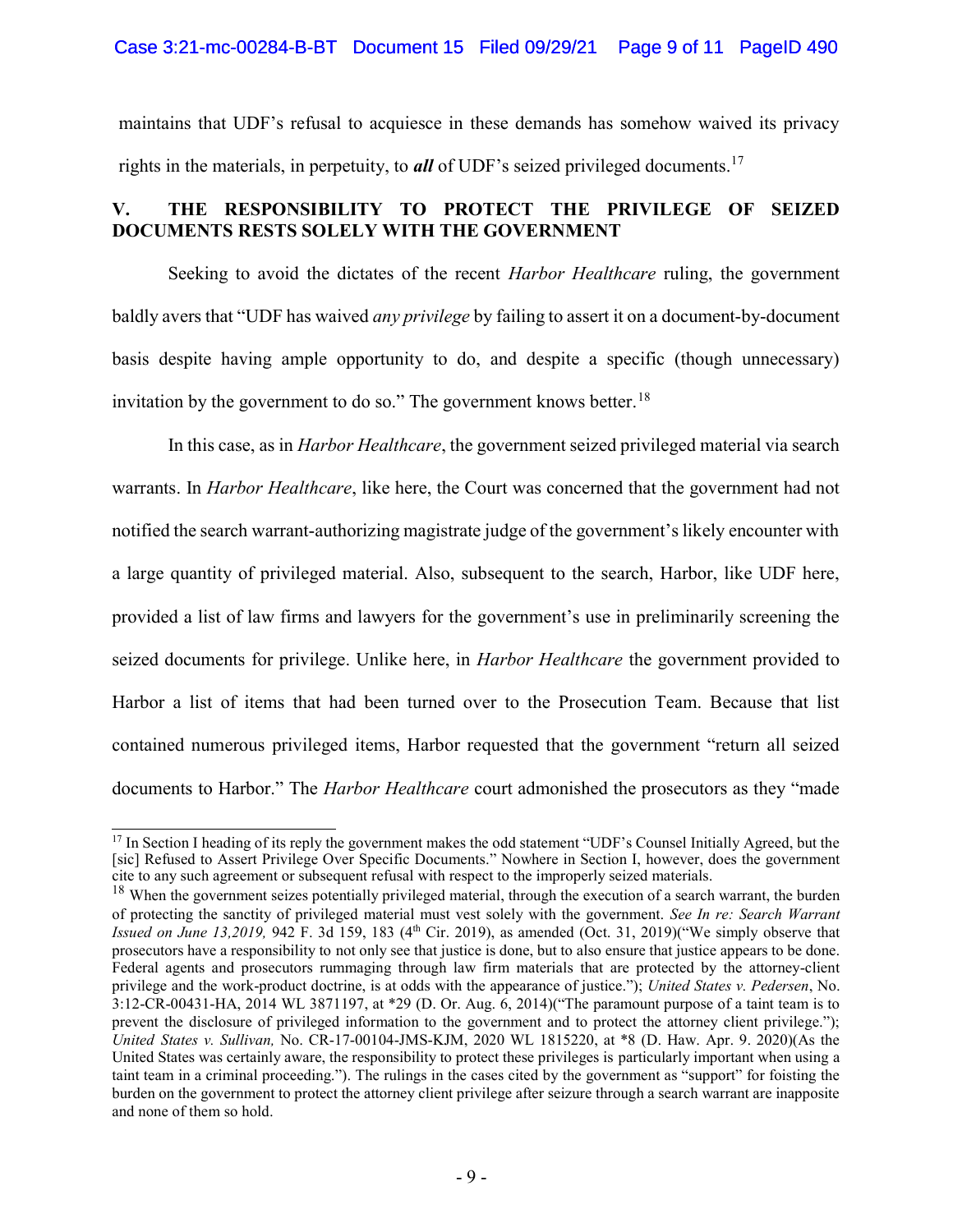no attempt to respect Harbor's right to attorney-client privilege in the initial search" and "by its treatment of Harbor's privileged materials after the search, further disregarded Harbor's rights."

In this case, the government, despite repeated requests, refused to inform UDF, the target executives *or even the court*, as to the status of the filter review procedures, if any, they intended to utilize or whether any seized documents or materials previously had been promoted to the prosecution team. Moreover, beginning in March 2020, counsel for UDF and the target executives had detailed communications with a series of Filter Team prosecutors objecting to their suggested processes for reviewing privileged material and attempting to resolve any disagreement as to an appropriate review protocol. UDF's concerns were largely dismissed. See Stephens Exhs 1-3; Pelletier Dec. Ex. 20. As such, the government is disentitled to assert some form of waiver here. See In re Search Warrant Issued June 13, 2019, 944 F. 3d at 182 ("We do not fault the Law Firm for seeking a negotiated resolution of these important disputes before requesting court intervention. And we will not reward the government for ignoring those efforts.").

#### VI. CONCLUSION

The government's actions here, both the conduct of the unconstitutionally broad search and the withholding of UDF's private privileged material, violated and continues to flaunt both DOJ policy and the black letter law of this Circuit. The callousness of their conduct and treatment of UDF's and UDF's target executives' privileged and out-of-scope materials, cannot be explained rationally. Indeed, there is a demonstrable illicit motive for such brazen misconduct.<sup>19</sup> Therefore, the government must turn over forthwith all originals and copies of the electronic and physical material seized from UDF on February 18, 2016.

 $\overline{1}$ <sup>19</sup> See Second Pelletier Declaration  $\P$ 2-6, Exs. 21-25; Howell Declaration  $\P$ 12.